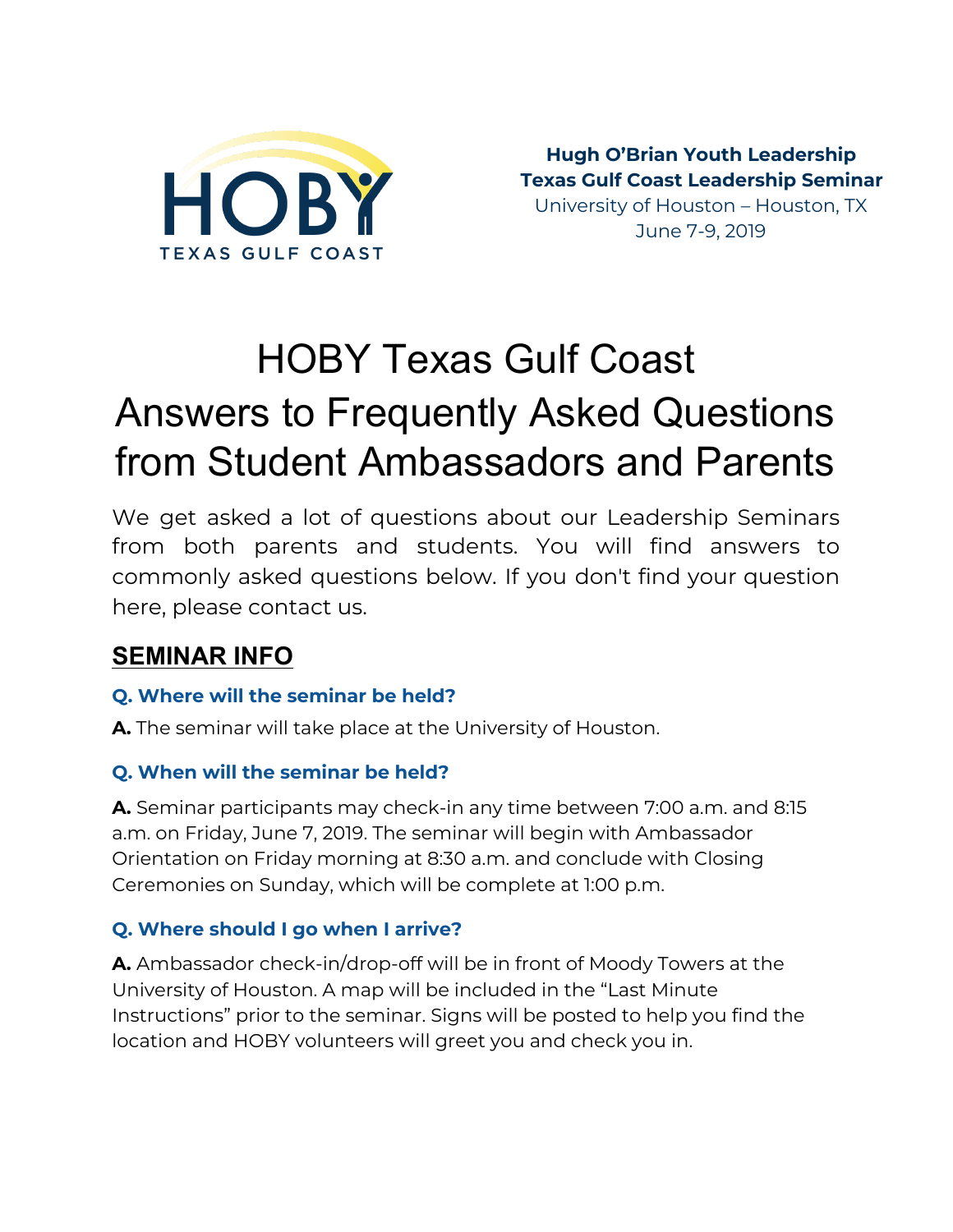

**Hugh O'Brian Youth Leadership Texas Gulf Coast Leadership Seminar**

University of Houston – Houston, TX June 7-9, 2019

#### **Q. What kind of program is planned?**

**A.** During your HOBY Leadership Seminar, many dynamic leaders—all volunteers from the fields of business, education, government, and other professions—will address aspects of our changing world and the challenges future leaders will confront. The program will not promote any specific political party, religion, or way of thinking, but is designed to develop critical thinking skills by actively involving participants in discussions and informal debate.

During the seminar, ambassadors will engage in community service and be encouraged to perform at least another 100 hours of service throughout the rest of the year to make a difference in their schools, communities, places of worship, or other environments where they see a need. The program also includes outstanding speakers, leadership activities, social events, and a special closing ceremony to which parents are invited and encouraged to attend.

#### **Q. Is there a parents program that I/my parents can attend?**

**A.** There will a parents program and awards ceremony on Sunday, June 9. Details on location and timing will be in the last minute packet.

#### **Q. Will there be religious services?**

**A.** Services will be available through an optional ambassador-led non-denominational service on Sunday morning. Due to the tight schedule, we cannot accommodate any off-campus services.

#### **Q. What should I wear at the seminar?**

**A.** Dress is summer casual for Friday. Saturday morning will include an outdoor service project so ambassadors should bring closed-toe shoes and clothing appropriate for working outside. Ambassadors will be given a HOBY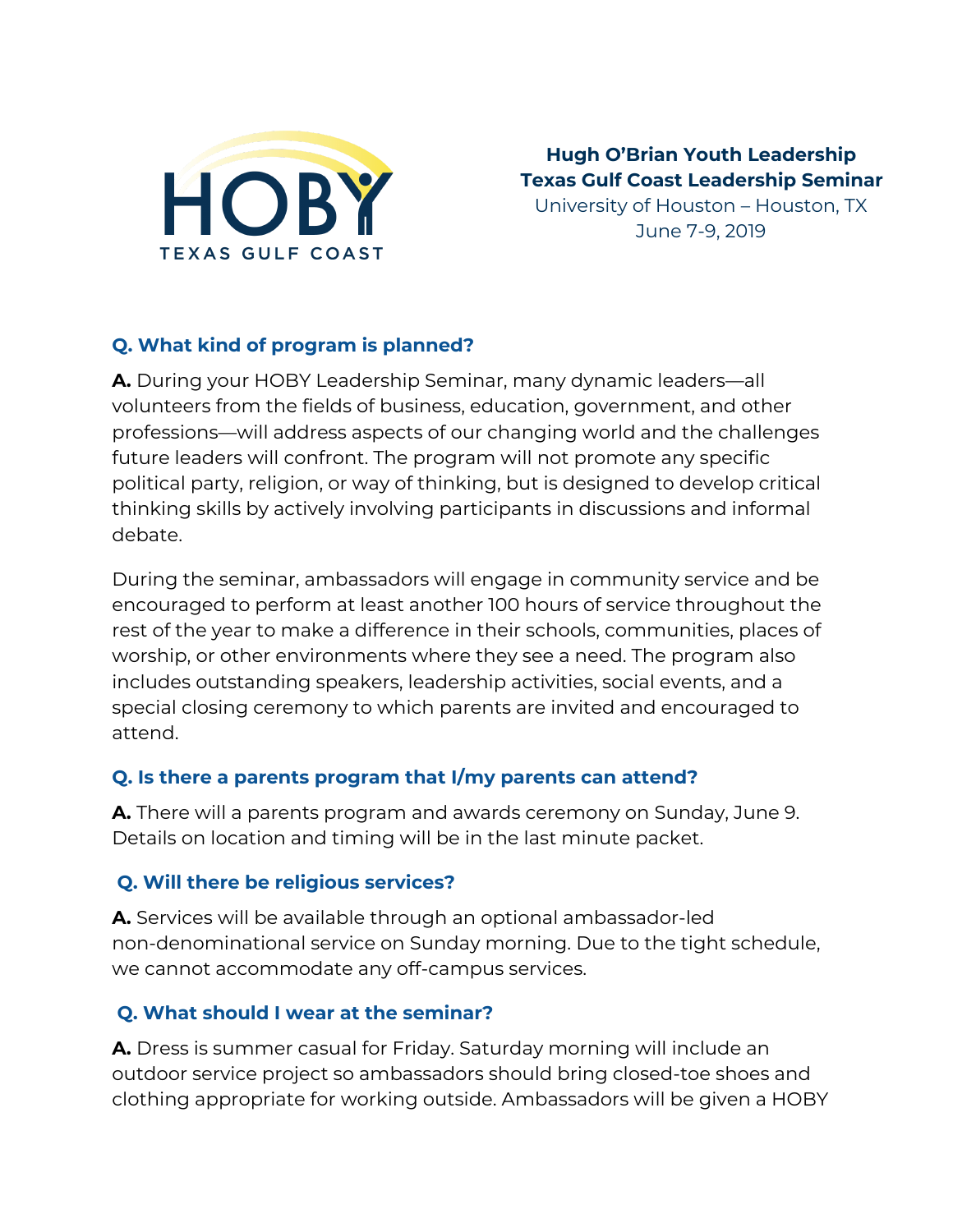

**Hugh O'Brian Youth Leadership Texas Gulf Coast Leadership Seminar** University of Houston – Houston, TX

June 7-9, 2019

t-shirt to wear on Saturday. Dress for the Sunday closing ceremony is business casual. Bring a jacket or sweatshirt to make sure that you are comfortable in air-conditioned rooms.

NO tank tops, mid-drift shirts, short-shorts, and no clothing with any inappropriate images/statements. Bring optional theme clothes to wear to our fun Friday night Social. You'll find out the theme in the "Last Minute Instructions" that you will receive prior to the seminar.

#### **Q. If I was not selected by my school to attend HOBY, but I really want to attend anyway, can I?**

**A.** Yes. You can apply for the HOBY Community Nomination Program through the HOBY International website. You will be responsible for paying the \$395 registration fee if your student is accepted.

#### **Q. I went to HOBY last year (2018). Can I come back again this year?**

**A.** HOBY alumni are eligible to volunteer the seminar as members of the Junior Staff. For more information and how to submit a Junior Staff application, please email our Director of Junior Staff, juniorstaff@hobytgc.org.

# **ATTENDANCE**

#### **Q. Can an ambassador leave and come back to the seminar to tend to another obligation?**

**A.** No. Ambassadors must be present for the entire HOBY seminar, including overnight. If this is not possible, please let us know.

#### **Q. What if I am unable to attend the seminar?**

**A.** If circumstances arise that prevent you from attending the entire seminar, including overnight, we would like to give another student the opportunity to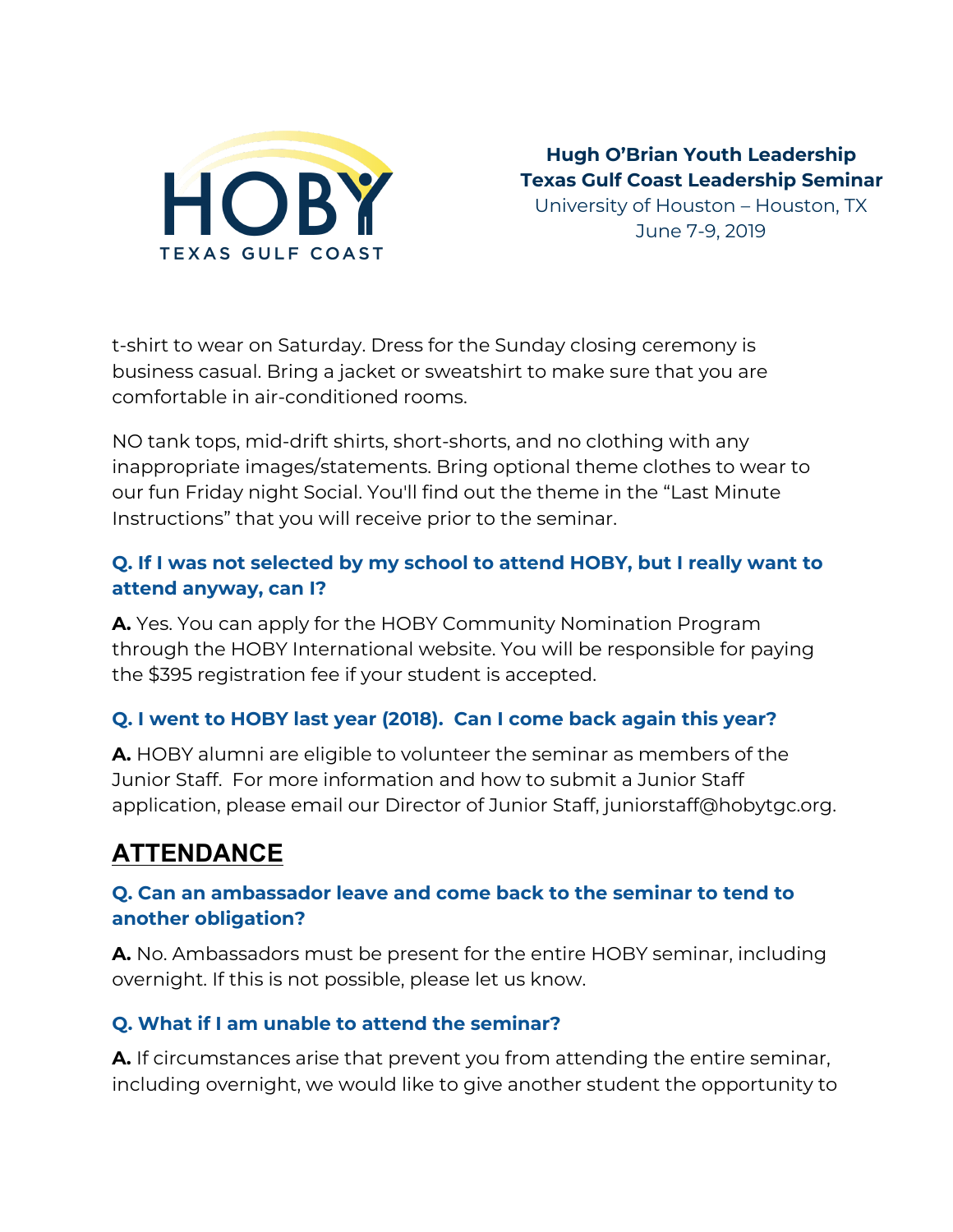

**Hugh O'Brian Youth Leadership Texas Gulf Coast Leadership Seminar** University of Houston – Houston, TX June 7-9, 2019

attend. Please return these forms to the person at your school who selected you and follow up with a call to Dave Rubin at (281) 685-1295.

# **TRANSPORTATION**

#### **Q. What transportation arrangements have been made?**

**A.** You are responsible for your transportation to and from the seminar. Please include all details of your itinerary in the Pre-Seminar Materials forms that have been (or will be) sent to you. If you have last minute transportation problems up to June 7, please notify Audri Reyna at (281) 739-6161.

HOBY TGC will provide transportation to any events that occur during the seminar external to the University of Houston.

# **ACCOMMODATIONS**

#### **Q. What are the accommodations like?**

**A.** Ambassadors are assigned to suite-style dorm rooms with four ambassadors per suite (two per room). Ambassadors are required to bring all blankets, sheets, pillows, towels, and toiletries.

#### **Q. A friend of mine is also attending HOBY. Can we stay in the same dorm room?**

**A.** As ambassadors of your school and community, we encourage you to make the most of your encounters with ambassadors from other schools and communities within our region, learning from their experiences and sharing your own. With this in mind, we will arrange for you to have room-/suite-mates from other schools. Don't worry, you'll have time to see your friends during the weekend!

#### **Q. Is food provided?**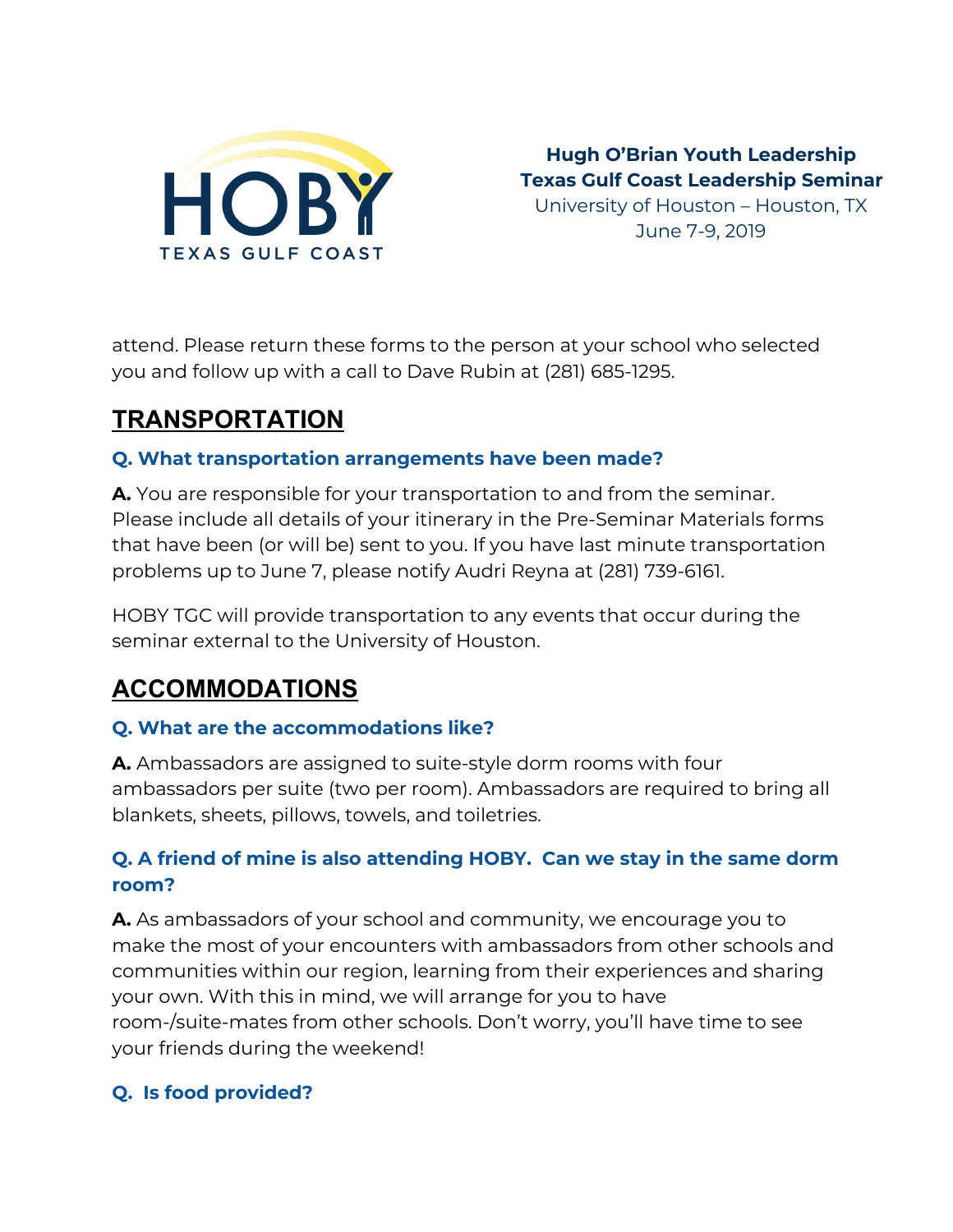

**Hugh O'Brian Youth Leadership Texas Gulf Coast Leadership Seminar** University of Houston – Houston, TX

June 7-9, 2019

**A.** All ambassadors will receive nutritious breakfasts, lunches, and dinners. On the Medical History Records Form, please indicate any special dietary considerations, including vegetarianism, so we can ensure that all ambassadors are provided for. Please note that breakfast is not provided on arrival day and lunch is not provided at the closing ceremony on Sunday. Please plan accordingly.

# **MEDICATIONS**

#### **Q. What if I need to take medication while I am at the seminar?**

**A.** Please provide information about your medication on the Medical History Records Form and bring the Physician Medication Verification Form with you to the seminar (documents are included in this form set). Make sure to read and comply with the Policy for Use of Medication During a HOBY Event.

### **FINANCIAL**

#### **Q. Who pays for the seminar?**

**A.** The HOBY registration fee is paid for by schools or parents. All funding for meals, lodging, and printed materials have been generously provided by sponsors throughout our state, including businesses, foundations, individuals, and service organizations wishing to support leadership education. If you are interested in donating or supporting our organization, you can information on how to do so here: https://www.hobytgc.org/donate

## **COMMUNICATIONS**

**Q. What communications will I receive from HOBY TGC prior to the seminar?**